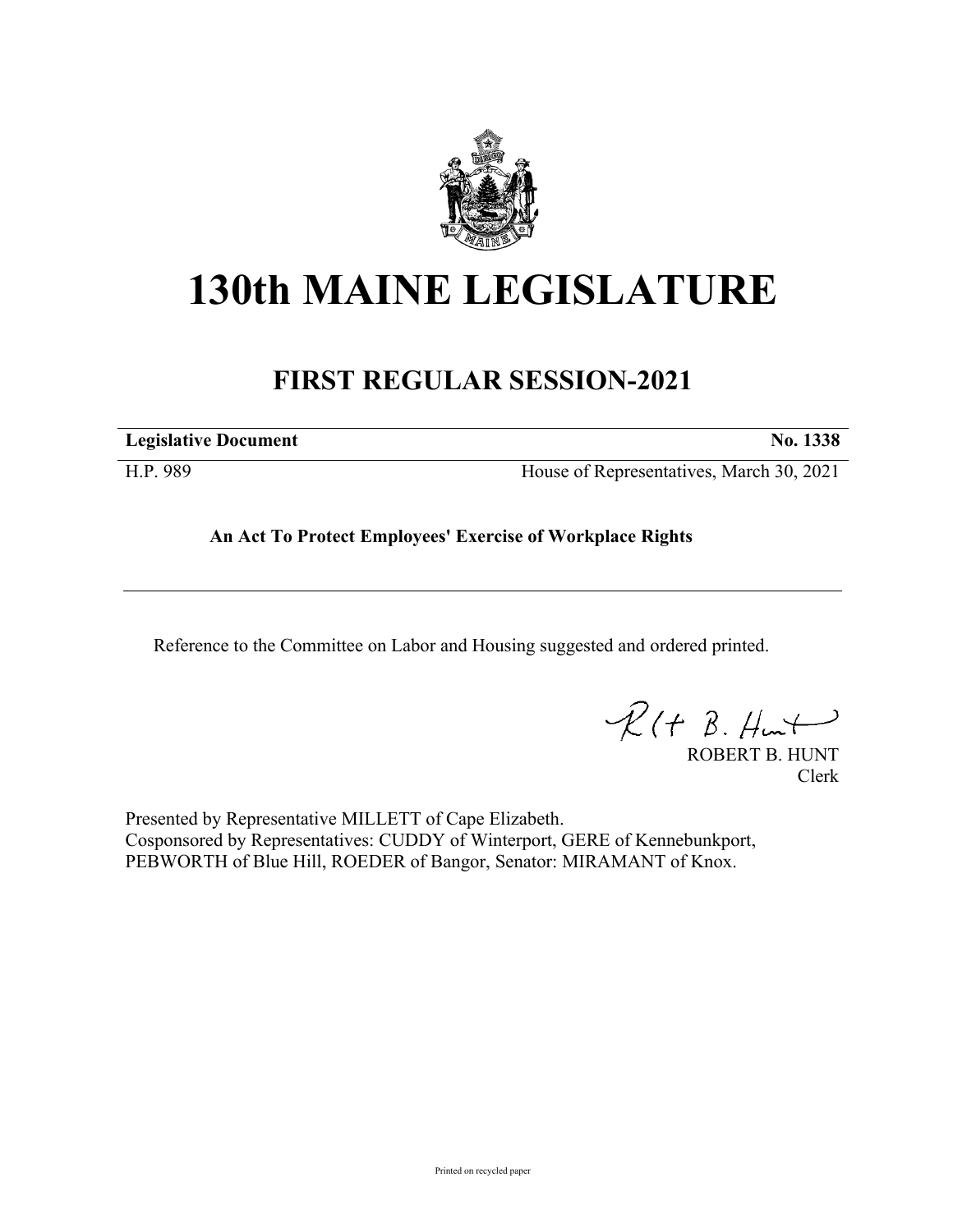| $\mathbf{1}$                                       | Be it enacted by the People of the State of Maine as follows:                                                                                                                                                                                                                                                                                                                                                                                                                                                                                                                                                                                                                                                                                                                                                     |
|----------------------------------------------------|-------------------------------------------------------------------------------------------------------------------------------------------------------------------------------------------------------------------------------------------------------------------------------------------------------------------------------------------------------------------------------------------------------------------------------------------------------------------------------------------------------------------------------------------------------------------------------------------------------------------------------------------------------------------------------------------------------------------------------------------------------------------------------------------------------------------|
| $\overline{2}$                                     | Sec. 1. 26 MRSA §847, as enacted by PL 1987, c. 661, is repealed.                                                                                                                                                                                                                                                                                                                                                                                                                                                                                                                                                                                                                                                                                                                                                 |
| 3                                                  | Sec. 2. 26 MRSA §848, as repealed and replaced by PL 2005, c. 228, §1, is repealed.                                                                                                                                                                                                                                                                                                                                                                                                                                                                                                                                                                                                                                                                                                                               |
| 4                                                  | Sec. 3. 26 MRSA c. 7, sub-c. 13 is enacted to read:                                                                                                                                                                                                                                                                                                                                                                                                                                                                                                                                                                                                                                                                                                                                                               |
|                                                    |                                                                                                                                                                                                                                                                                                                                                                                                                                                                                                                                                                                                                                                                                                                                                                                                                   |
| 5                                                  | <b>SUBCHAPTER 13</b>                                                                                                                                                                                                                                                                                                                                                                                                                                                                                                                                                                                                                                                                                                                                                                                              |
| 6                                                  | PROHIBITED ACTS AND JUDICIAL ENFORCEMENT                                                                                                                                                                                                                                                                                                                                                                                                                                                                                                                                                                                                                                                                                                                                                                          |
| 7                                                  | §880. Prohibited acts                                                                                                                                                                                                                                                                                                                                                                                                                                                                                                                                                                                                                                                                                                                                                                                             |
| 8                                                  | Notwithstanding any provision of this chapter to the contrary, an employer may not:                                                                                                                                                                                                                                                                                                                                                                                                                                                                                                                                                                                                                                                                                                                               |
| 9<br>10<br>11                                      | 1. Unlawful interference or denial of rights. Interfere with, restrain or deny the<br>exercise of or the attempt to exercise any right provided by this chapter, including those<br>listed in subsection 2;                                                                                                                                                                                                                                                                                                                                                                                                                                                                                                                                                                                                       |
| 12<br>13<br>14<br>15<br>16<br>17<br>18<br>19<br>20 | 2. Unlawful discrimination against exercise of rights. Discharge, fine, suspend,<br>expel, discipline or in any other manner discriminate against an employee for exercising<br>any right provided by this chapter. Such rights include but are not limited to the right to<br>request to exercise any rights within this chapter; the right to file a complaint with the<br>Department of Labor or courts or to inform any person about an employer's alleged<br>violation of any part of this chapter; the right to participate in an investigation, hearing or<br>proceeding or to cooperate with or assist the Department of Labor in its investigations of<br>alleged violations of any part of this chapter; and the right to inform any person of the<br>person's potential rights under this chapter; and |
| 21<br>22<br>23                                     | 3. Unlawful discrimination against opposition. Discharge, fine, suspend, expel,<br>discipline or in any other manner discriminate against any employee for opposing any<br>practice made unlawful by this chapter.                                                                                                                                                                                                                                                                                                                                                                                                                                                                                                                                                                                                |
| 24                                                 | §880-A. Judicial enforcement                                                                                                                                                                                                                                                                                                                                                                                                                                                                                                                                                                                                                                                                                                                                                                                      |
| 25<br>26<br>27<br>28<br>29                         | 1. Injunction and damages. A civil action may be brought in the appropriate court<br>by an employee against any employer to enforce this chapter. The court may enjoin any act<br>or practice that violates or may violate this chapter and may order any other equitable relief<br>that is necessary and appropriate to redress the violation or to enforce this chapter. The<br>court may also:                                                                                                                                                                                                                                                                                                                                                                                                                 |
| 30<br>31                                           | Award damages equal to the wages, salary, employment benefits or other<br>А.<br>compensation denied or lost to the employee by reason of the violation; or                                                                                                                                                                                                                                                                                                                                                                                                                                                                                                                                                                                                                                                        |
| 32<br>33                                           | B. Order the employer to pay liquidated damages of \$100 to the employee for each<br>day that the violation continued.                                                                                                                                                                                                                                                                                                                                                                                                                                                                                                                                                                                                                                                                                            |
| 34<br>35<br>36                                     | 2. Additional damages. The court may also order the employer to pay an additional<br>amount as liquidated damages equal to the amount awarded under subsection 1 if the<br>employee proves to the satisfaction of the court that the employer's violation was willful.                                                                                                                                                                                                                                                                                                                                                                                                                                                                                                                                            |